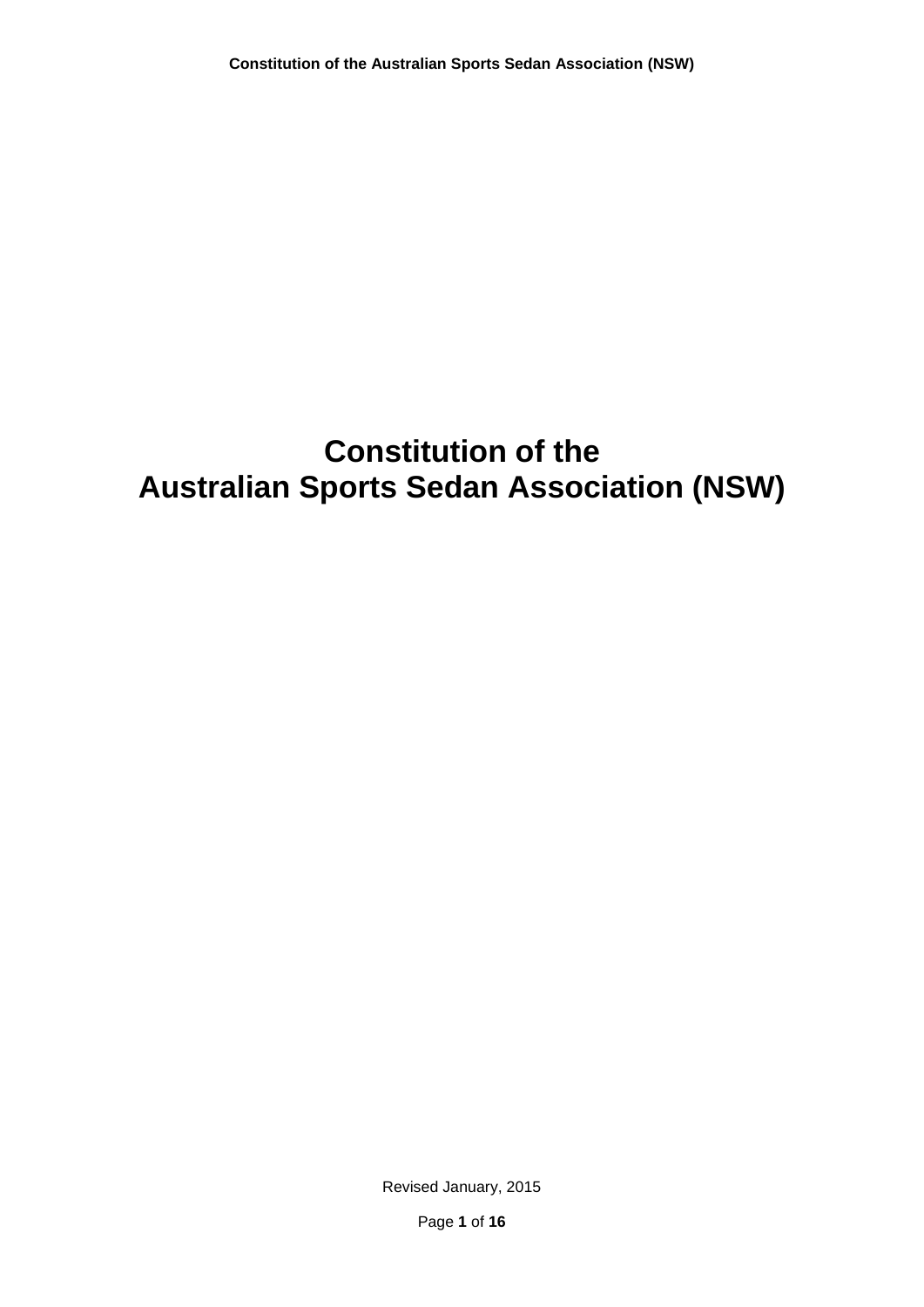# **STATEMENT OF PURPOSES**

1. The name of the unincorporated association is Australian Sports Sedan Association (NSW).

## **MISSION**

The Australian Sports Sedan Association of NSW is a CAMS affiliated club operated by a committee of volunteers who represent the interests of the NSW Sports Sedan category, its members, competitors, sponsors & spectators.

Our club mission is to provide an annual calendar of State Championship Races, supported by special interest events, displays and social activities as requested by its members.

ASSA NSW is recognised for its strong sense of peer support and encouragement, racer camaraderie, respect for the individual and on-track safety. Driver behaviour built on competitive courtesy and the avoidance of vehicle contact is most important to its members.

The club may seek sponsorship & funding to promote calendar events and to support the recognition of member achievements through their participation of motorsport activities.

The club may exercise control of Motorsport competitions, driver & vehicle categories and classes to provide reasonable, fair and equitable opportunity for each participant to achieve recognition within their ability & budget.

ASSA NSW will not tolerate discrimination based on gender, race, religion or nationality and encourages an open, honest and positive participation in the continued development and growth of our category for its members.

The purposes for which the association is established are:

2.1 For the association of persons interested in the encouragement and development of all forms of Motorsport including competition driving, precision driving, trials, rallies and automotive engineering and design.

2.2 To be an associate, affiliate or member of the Confederation of Australian Motorsport and to exercise the authority and powers delegated by that body whilst that body remains a member of the Federation Internationale de L'Automobile (F.I.A.).

2.3 To promote the development of Motorsport in all of its forms.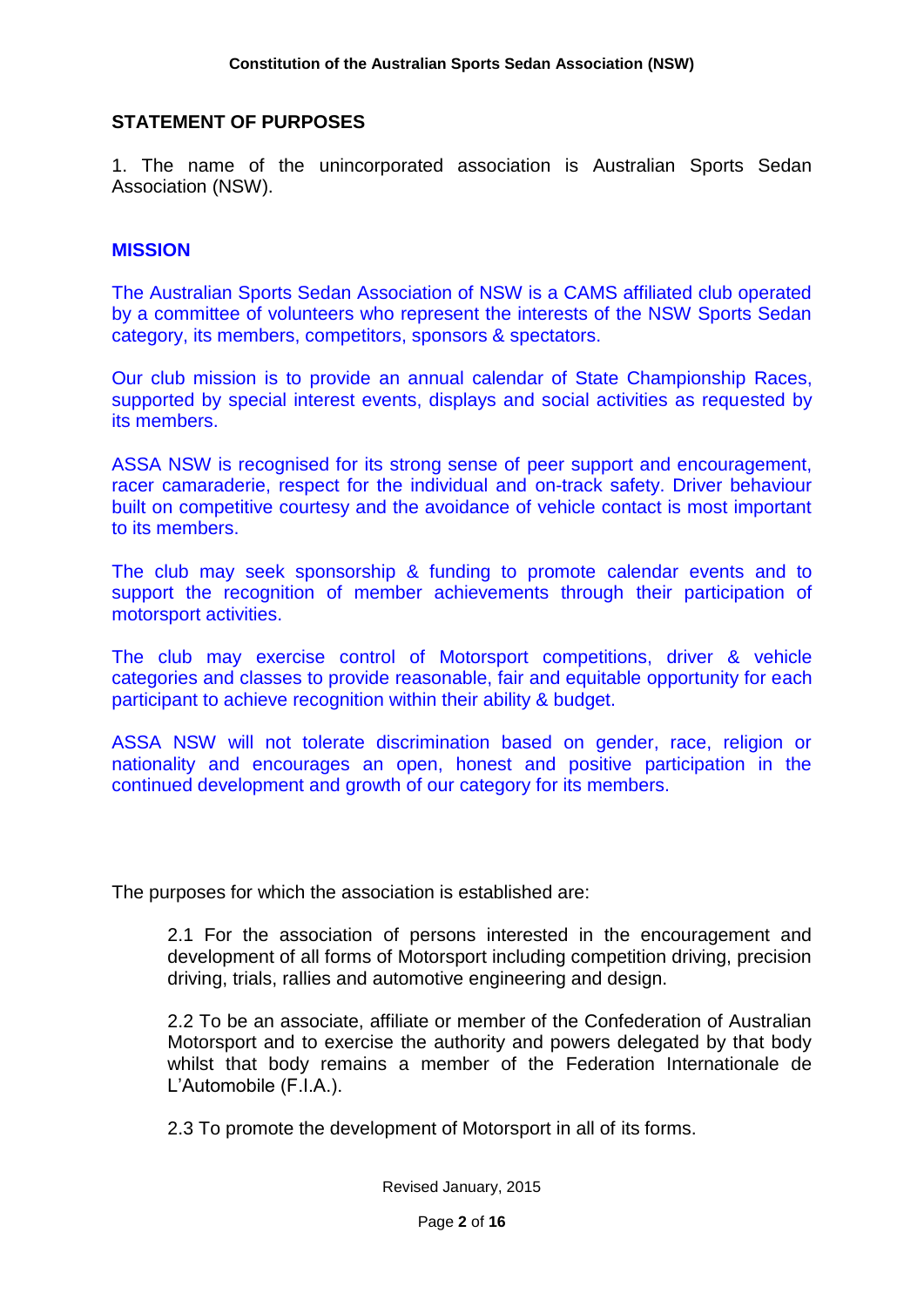2.4 To promote, hold and exercise control of Motorsport competitions, series of competitions, categories and classes of competition vehicles, precision driving, meetings, matches, exhibitions and trials either alone or jointly with any other association, club, company, person or body duly authorised on that behalf and to accept, offer, give or contribute towards prizes, medals and awards in connection therewith and to promote, give or support entertainments and lectures provided that no member of the association shall receive any prize, medal of distinction or award of merit except as a successful competitor at any Motorsport meeting, competition match, exhibition or trial held or promoted by the club or to the cost of the holding or promotion of which the club subscribed out of its income or property and which under the regulations affecting the said meeting, competition, match, exhibition or trial may be awarded to him.

2.5 To establish and equip any school or workshop for the purpose of training and development of drivers, precision driving, competition driving, competition vehicles, automotive engineering and design.

2.6 To grant, issue, authorise, modify, cancel or revoke certificates of the association relating to competition vehicles, driving schools and to the skill and qualifications of drivers, navigators, mechanics and all persons managing, driving, instructing, repairing or otherwise connected with competition vehicles of every description and to all things relating thereto as may be required and to make reports and recommendations to other clubs, associations, authorities or persons concerning any of these meetings.

2.7 To acquire by gift, purchase, hire or otherwise all kinds of competition vehicles, road vehicles, furniture, implements, tools, machinery, utensils, plates, glass, linen, books, paper and periodicals, stationery, card games and other things required or which may be conveniently used in connection with the association's grounds, rooms, houses and by other persons frequenting them and to apply for and obtain and to renew all permits, licences or authorities necessary or required for any of the purposes of the association. Provided that in case the association shall take or hold any property which may be subject to any trusts, the association should only deal with the same in such a manner as is allowed by law having regard to such trusts.

2.8 To employ secretaries, clerks, managers, competition directors, mechanics, engineers, driving and other instructors, servants and workmen or other persons as may be necessary or convenient for the purposes of the association and to pay them in return for services rendered to the association, salaries, commissions, wages, gratuities and pensions.

# **SCHEDULE OF ASSOCIATION RULES**

## **NAME**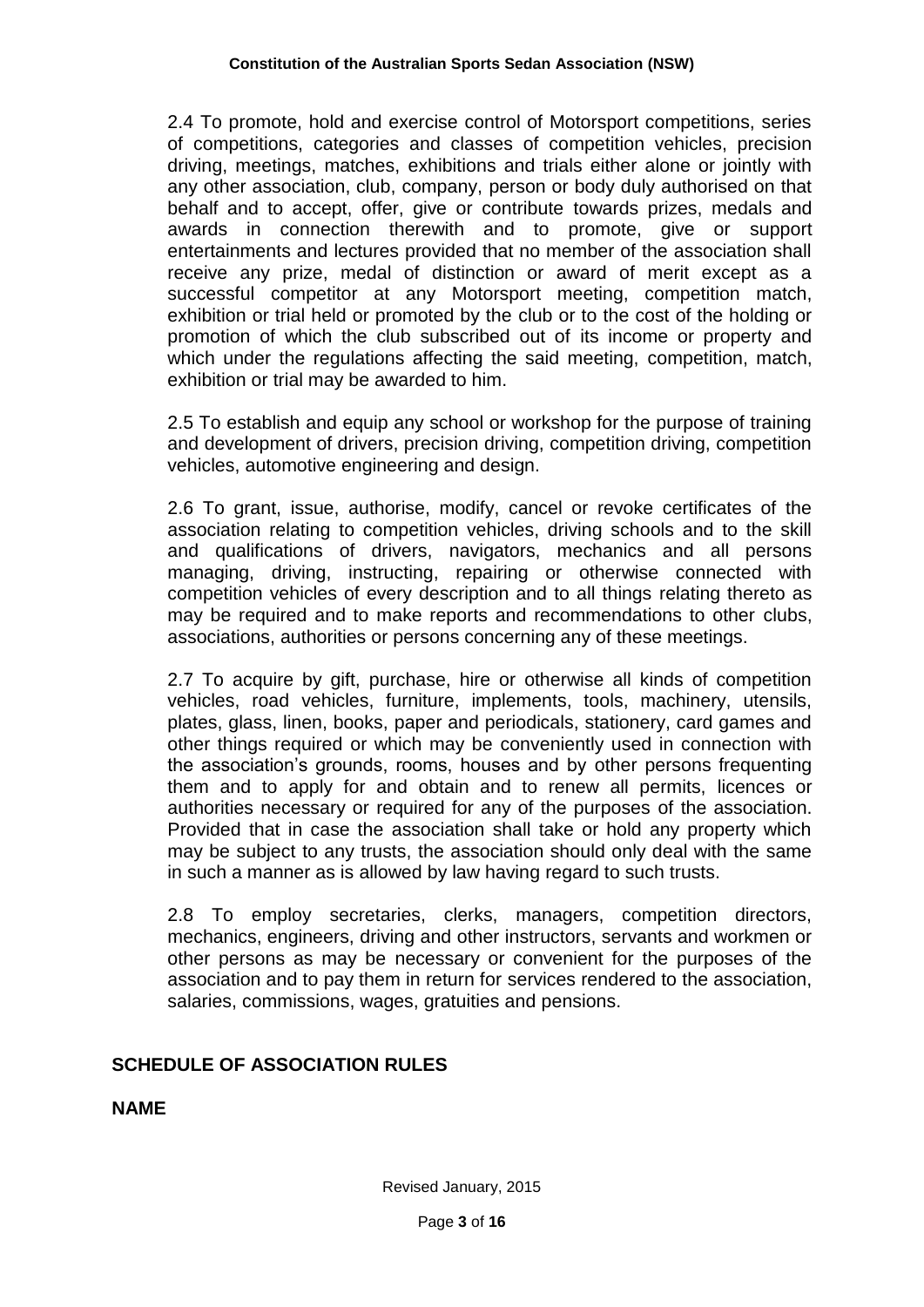1. The name of the unincorporated association is Australian Sports Sedan Association (NSW).

## **INTERPRETATION**

2.1 In these rules, unless the contrary intention appears:

"COMMITTEE" means the committee of management of the general business of the association.

"FINANCIAL YEAR" means the year ending on 30th June.

'GENERAL MEETING" means a general meeting of members convened in accordance with Rule 11.

"ASSOCIATE MEMBER" means a non-competition licensed member of the association.

"COMPETITION MEMBER" means a person holding an approved competition licence who is a member of the association.

"COMPETITION LICENCE" means a licence issued by the Confederation of Australian Motorsport.

"ASSOCIATE MEMBER OF THE COMMITTEE" means a member of the Committee who is not an officer of the association under Rule 12.

## **CLASSES OF MEMBERSHIP**

3. The members of the Association shall be divided into competition members, Associate Members, junior members, temporary members, associate members, honorary members and life members. The members of the association shall be of the undermentioned classes and any person who has the qualifications set out below against any of such classes shall be eligible for membership of such classes.

3.1 Competition Member

Qualifications: Persons who hold a competition licence.

3.2 Associate Member

Qualifications: Persons of not less than 18 years of age.

3.3 Junior Member

Qualifications: Persons of not less than 14 years of age but who are under 18 years of age.

#### 3.4 Temporary Members

Members of clubs or associations affiliated with the F.I.A. and members of clubs or associations visiting the association for the purposes of taking part in competitions provided that they shall remain members for the duration of such competitions only. Overseas visitors shall remain members for the duration of their visit to Australia or for the period of one month, whichever is the shorter.

3.5 Honorary Members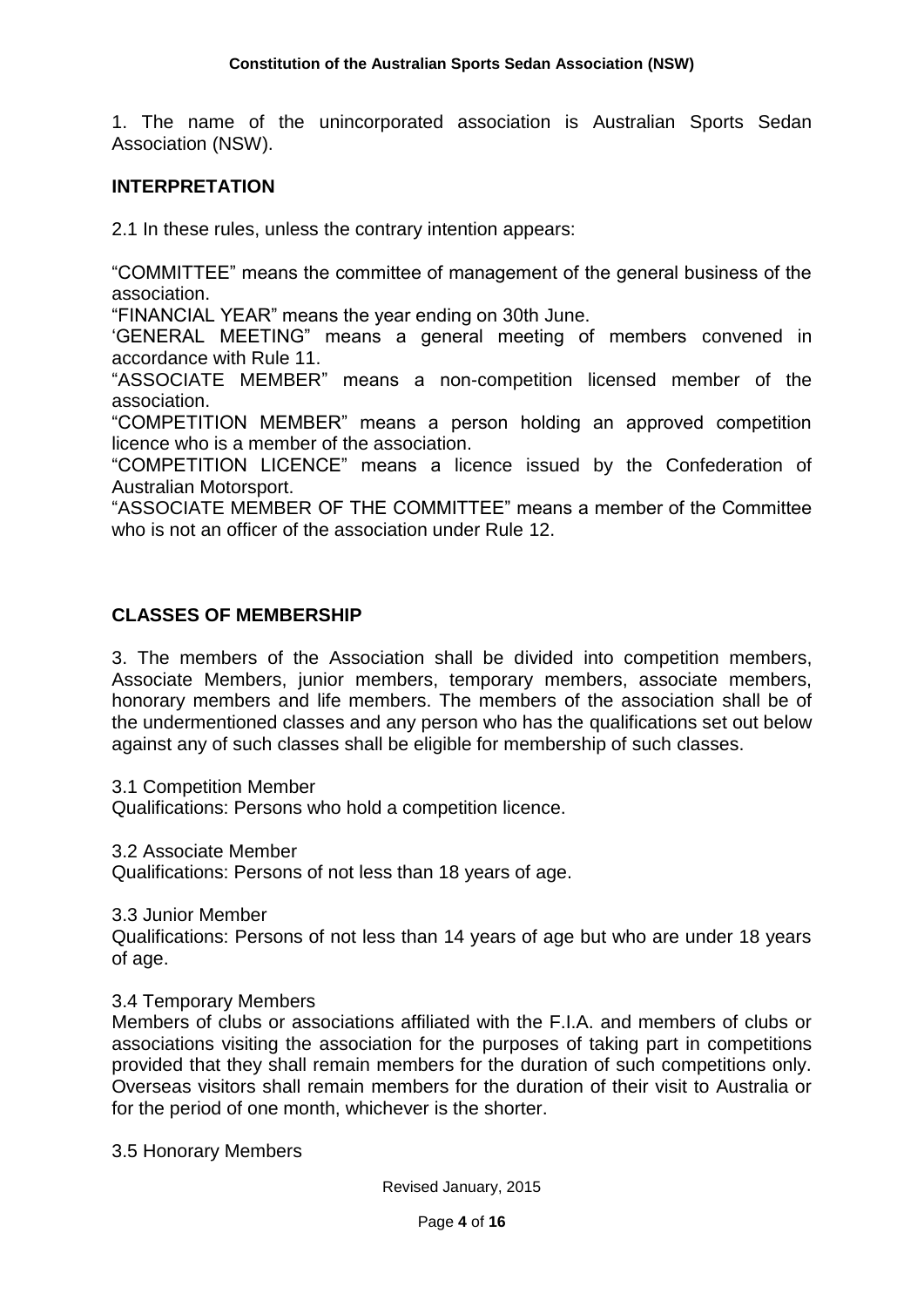3.5.1 The patron or patrons for the time being of the association provided that the honorary members shall not at any time exceed 6.

3.5.2 Any benefactor of the association.

3.5.3 Senior officers of any Australian or state government department.

3.5.4 Any person nominated by C.A.M.S.

3.5.5 Distinguished persons visiting the club for a special occasion or a special function.

3.6 Life Members

3.6.1 Persons of distinguished position or attainment.

3.6.2 Members who have rendered distinguished service to the association.

Members other than Competition or Associate Members shall be entitled to all benefits and privileges of membership.

# **APPLICATION FOR MEMBERSHIP**

4.1 A natural person who is nominated and approved for membership as provided in these rules is eligible to be a member of the Association on payment of the entrance fee and annual subscription payable under these rules.

4.2 A person who is not a member of the Association shall not be admitted to membership:

a) unless he is eligible as provided in sub-clause 3; and

b) his admission as a member is approved by the Committee.

4.3 A nomination of a person for membership of the Association: a) shall be made in writing on the appropriate and current Membership Form; and

b) shall be lodged with the Membership Officer of the Association.

4.4 As soon as is practicable after the receipt of a nomination, the Membership Officer shall refer the nomination to the Committee.

4.5 Upon a nomination being referred to the Committee, the Committee shall determine whether to approve or to reject the nomination.

4.6 Upon a nomination being approved by the Committee, the Membership Officer shall, with as little as delay as possible, notify the nominee in writing that he is approved for membership of the association.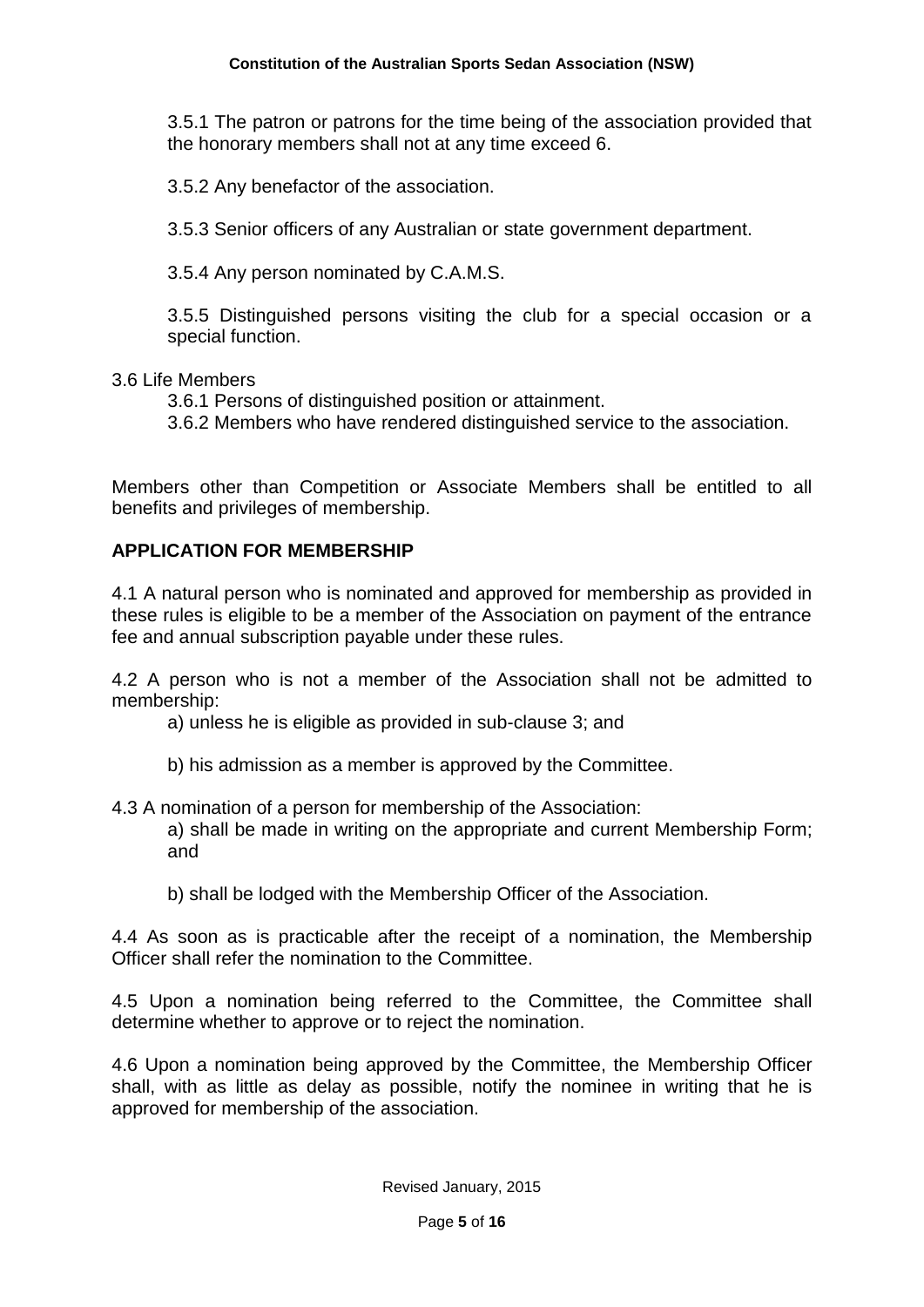4.7 The Membership Officer shall, upon payment of the membership fee, enter the nominee's name in the register of members kept by him and upon the name being so entered, the nominee becomes a member of the association.

4.8 A right, privilege, or obligation of a person by reason of his membership of the association:

a) is not capable of being transferred or transmitted to another person;

b) terminates upon the cessation of his membership whether by death or resignation or otherwise.

# **ENTRANCE FEE AND ANNUAL SUBSCRIPTIONS LEVIES AND OTHER MONIES**

5.1 The entrance fee and annual subscription payable by members of the association shall be such as the committee of the association shall from time to time prescribe.

5.2 All annual subscriptions shall become due and payable in advance on or before the  $1<sup>st</sup>$  February, in each year.

5.3 Subject to these Rules, the committee shall by resolution make a levy or levies on the members of those classes whose subscriptions are payable annually for such sums as the committee may determine provided that the association may in General Meeting revoke the decision of the committee to make a levy.

# **REGISTER OF MEMBERS**

6. The designated Membership Officer shall keep and maintain a register of members in which shall be entered the full name, address details, membership number and date of membership of each member and the register shall be available for inspection by members upon request.

## **RESIGNATION AND EXPULSION OF MEMBER**

7.1 A member of the Association who has paid all moneys due and payable by him to the Association may resign from the Association by first giving one month's notice in writing to the committee of his intention to resign and upon the expiration of that period of notice, the member shall cease to be member.

7.2 Upon expiration of a notice given under sub-clause 7.1, the Membership Officer shall make in the register of members an entry recording the date on which the member by whom the notice was given, ceased to be a member. There will be no refund of membership fees.

7.3 Subject to these rules the Committee may by resolution:

a) expel a member from the Association;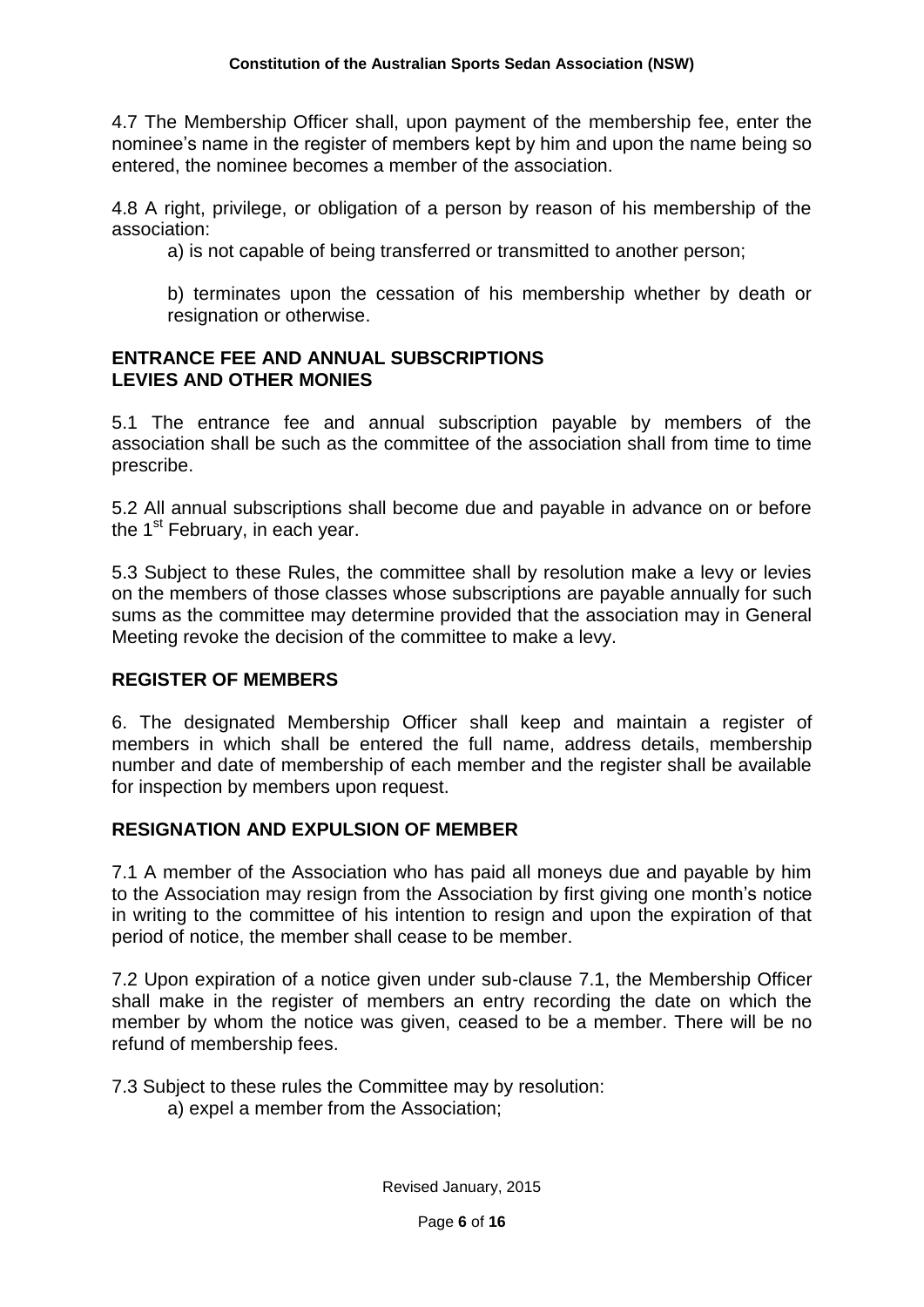b) suspend a member from membership of the Association for a specified period; or

c) reject any further application or nomination for membership of the member,

If the Committee is of the opinion that the member:

(i) has refused or neglected to comply with these rules; or

(ii) has been guilty of conduct unbecoming a member or prejudicial to the interests of the Association.

7.4 A resolution of the Committee under sub-clause 7.3:

(a) does not take effect unless the Committee, at a meeting held not earlier than 14 and not later than 28 days after the service on the member of a notice under sub-clause 7.5 confirms the resolution in accordance with this clause; and

(b) where the member exercises a right of appeal to the Association under this clause does not take effect unless the Association confirms the resolution in accordance with this clause.

7.5 Where the Committee passes a resolution under sub-clause 7.3, the Secretary shall, as soon as practicable, cause to be served on the member a notice in writing:

(a) setting out the resolution of the Committee and the grounds on which it is based;

(b) stating that the member may address the Committee at a meeting to be held not earlier than 14 and not later than 28 days after service of the notice;

(c ) stating the date, place and time of the meeting;

(d) informing the member that he may do one or more of the following:

(i) Attend that meeting;

(ii) Give to the Committee before the date of that meeting in writing a written statement seeking the revocation of resolution;

(iii) Not later than 24 hours before the date of the meeting lodge with the Secretary a notice to the effect that he wishes to appeal to the Association in general meeting against the resolution.

7.6 At a meeting of the Committee held in accordance with sub-clause 7.5, the Committee:

(a) Shall give to the member an opportunity to be heard;

(b) Shall give due consideration to any written statement submitted by the member; and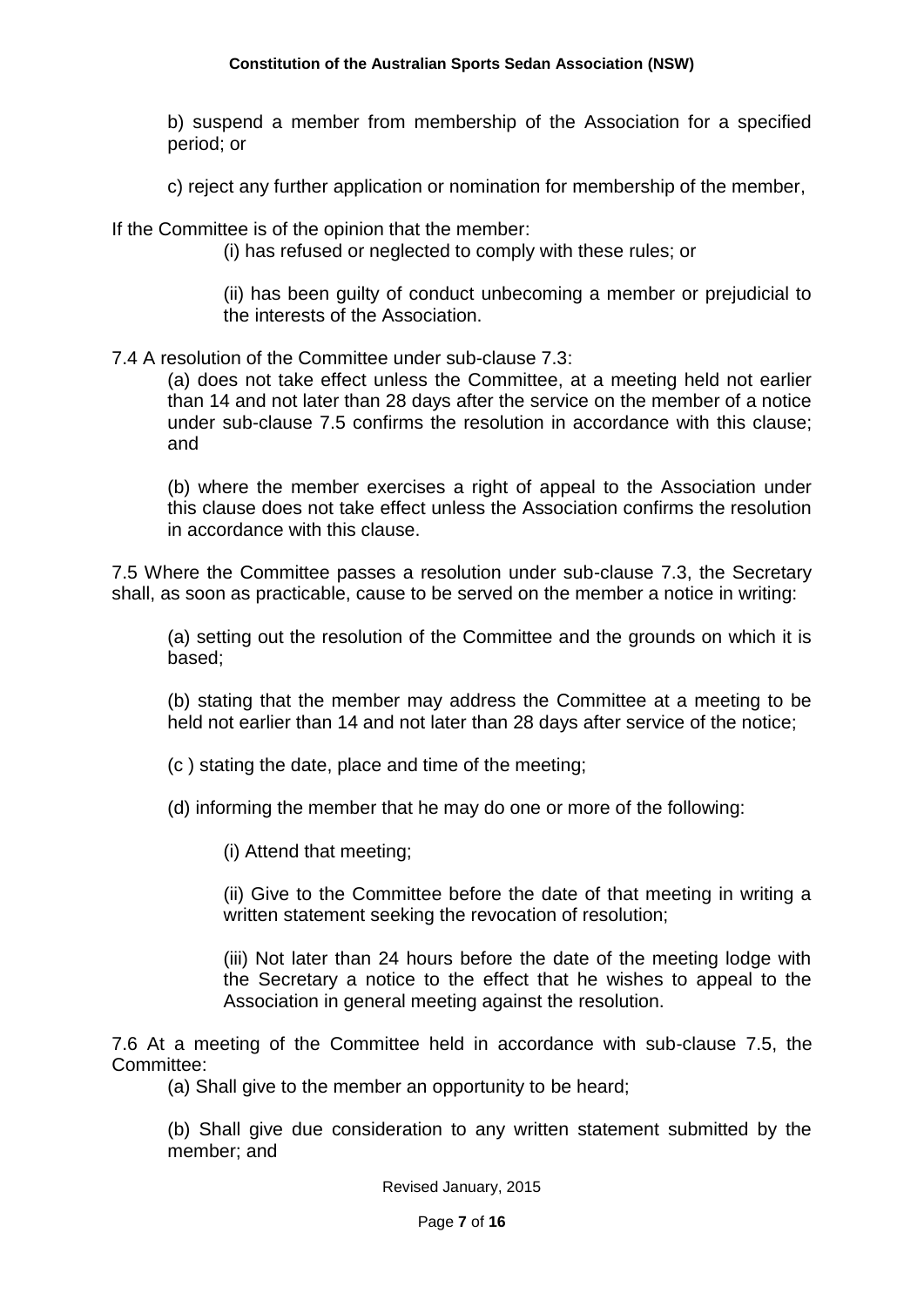(c) Shall by resolution determine whether to confirm or to revoke the resolution.

7.7 Where the Secretary receives written notice of an appeal to the resolution, he shall notify the Committee and the Committee shall convene a general meeting of the Association to be held within 21 days after the date on which the Secretary received the notice.

7.8 At a general meeting of the Association convened under sub-clause 7.7:

(a) no business other than the question of the appeal shall be transacted;

(b) the Committee may place before the meeting details of the grounds for the resolution and the reasons for the passing of the resolution;

(c) the member shall be given the opportunity to be heard; and

(d) the members present shall vote by secret ballot on the question of whether the resolution should be confirmed or revoked.

7.9 If at the general meeting:-

(a) a minimum of two thirds of the members vote in person or by proxy in favour of the confirmation of the resolution, the resolution is confirmed; and

(b) in any other case, the resolution is revoked.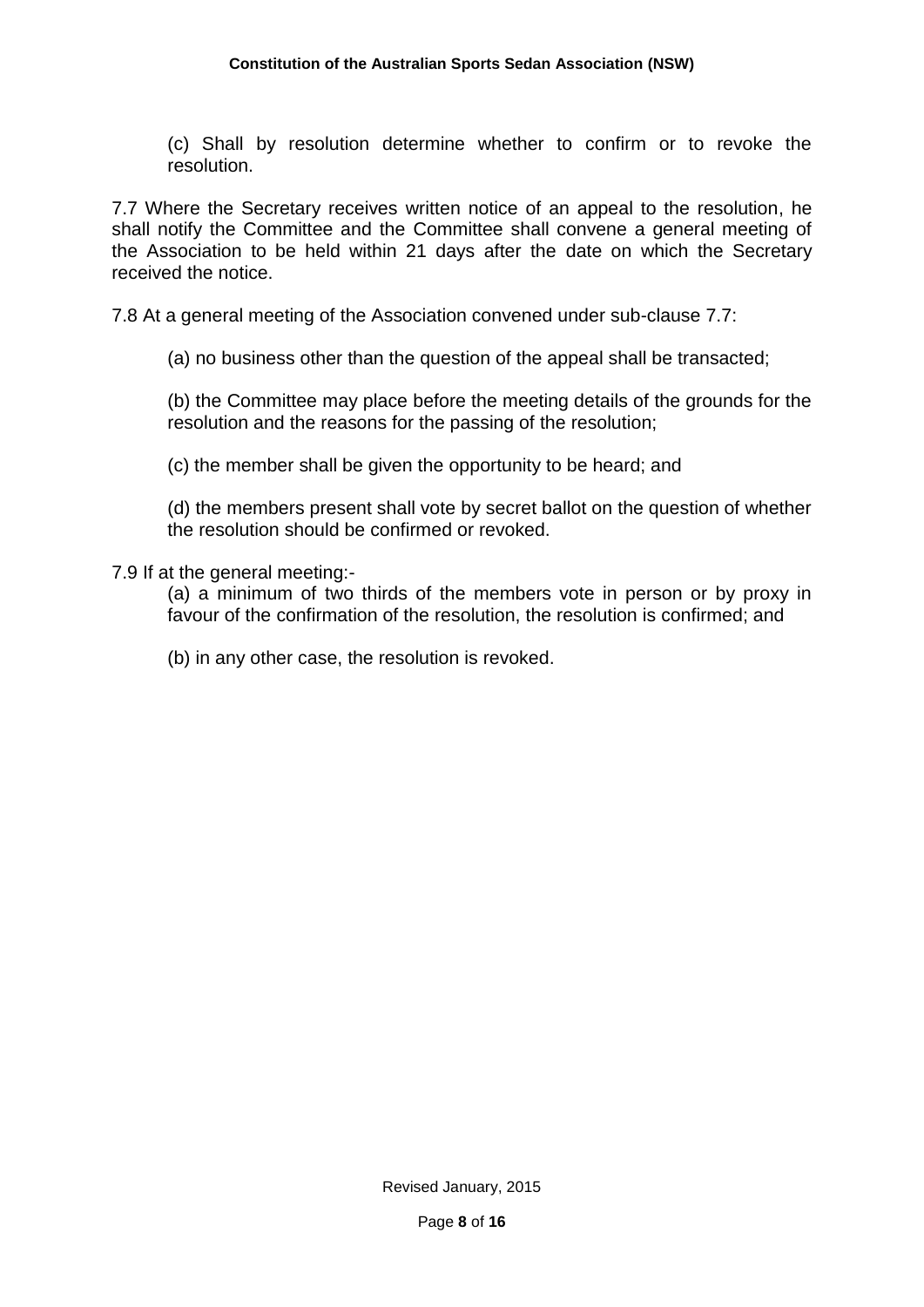# **ANNUAL GENERAL MEETING**

8.1 The Association shall in each calendar year convene an annual general meeting of its members.

8.2 The annual general meeting shall be held on such day as the Committee determines.

8.3 The annual general meeting shall be specified as such in the notice convening it:

8.4 The ordinary business of the annual general meeting shall be:

(a) to confirm the minutes of the last preceding annual general meeting and of any general meeting held since that meeting;

(b) to receive from the Committee, reports upon the activities and transactions of the Association during the last preceding calendar and financial year; and

(c) to elect officers of the Association and the Associate Members of the Committee.

8.5 The annual general meeting may transact business of which notice is given in accordance with these rules.

8.6 The annual general meeting shall be in addition to any other general meetings that may be held in the same year.

## **SPECIAL GENERAL MEETING**

9.1 All general meetings other than the annual general meeting shall be called special general meetings.

9.2 The Committee may, whenever it thinks fit, convene a special general meeting of the Association and, where, but for this sub-clause; more than 15 months would lapse between annual general meetings, shall convene a special general meeting before the expiration of that period.

9.3 The Committee shall, on the requisition in writing of members representing no less than 5% of the total number of members, convene a special general meeting of the Association.

9.4 The requisition for a special general meeting shall state the objects of the meeting and shall be signed by the members making the requisition and be sent to the address of the Secretary and may consist of several documents in a like form, each signed by one or more of the members making the requisition.

9.5 If the Committee does not cause a special general meeting to be held within one month after the date on which the requisition is sent to the address of the Secretary, the members making the requisition, or any of them, may convene a special general meeting to be held not later than 3 months after that date.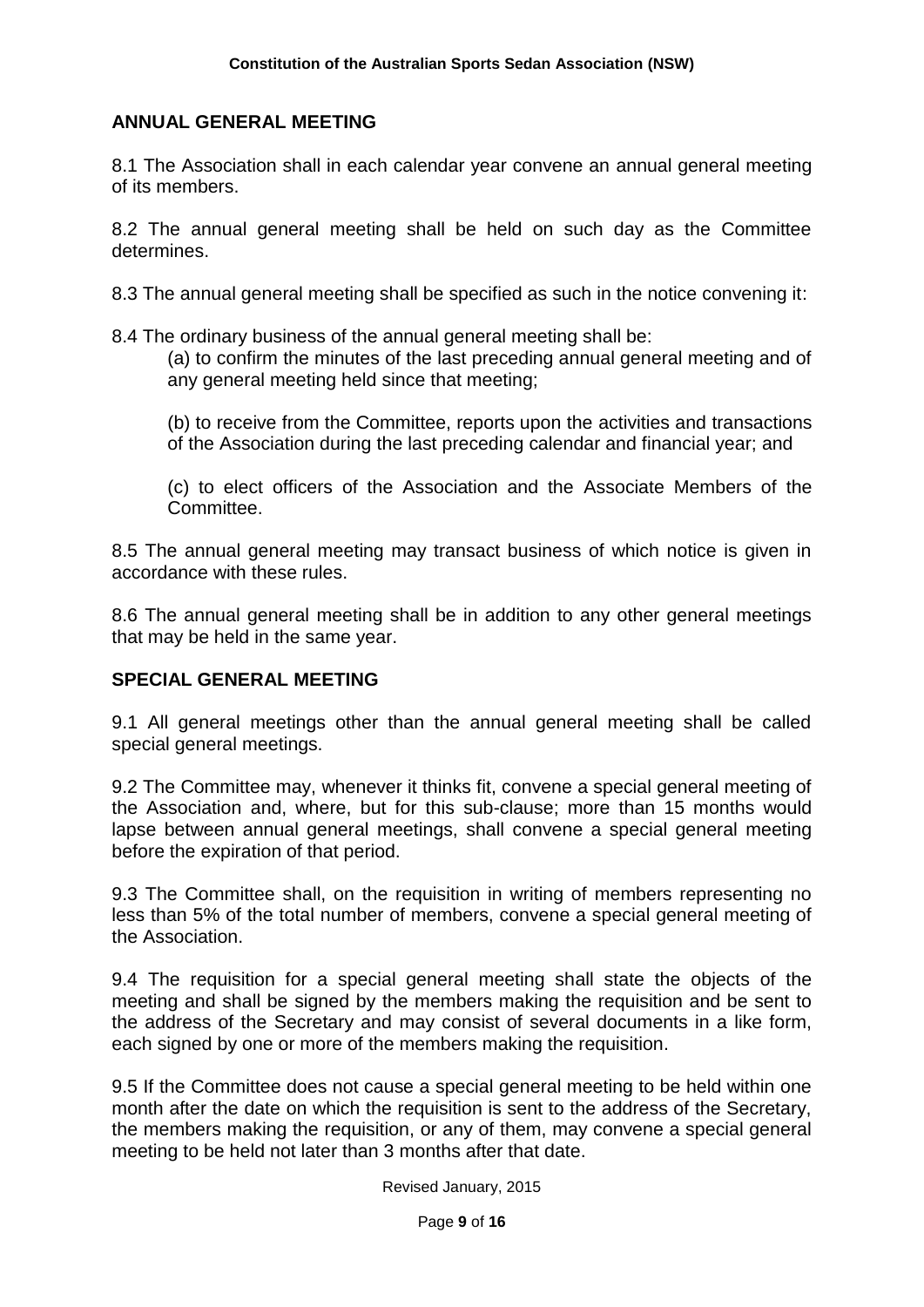9.6 A special general meeting convened by members in pursuance of these rules shall be convened in the same manner as nearly as possible as that in which those meetings are convened by the Committee and all reasonable expenses incurred in convening the meeting shall be refunded by the Association to the persons incurring the expenses.

# **NOTICE OF MEETING**

10.1 The secretary of the Association shall, at least 14 days before the date fixed for holding a general meeting of the Association, cause to be sent to each member of the Association at his address appearing in the register of members, a notice by prepaid post or email stating the place, date and time of the meeting and the nature of the business to be transacted at the meeting.

10.2 No business other than that set out in the notice convening the meeting shall be transacted at the meeting, unless the committee permits such business to be raised in the General Business of the meeting. Where the committee exercises the discretion to allow business other than that set out in the notice convening the meeting to be transacted under this clause, such business will not be raised or transacted until all business set out in the notice convening the meeting has been concluded.

10.3 A member desiring to bring any business before a meeting may give notice of that business in writing to the Secretary, who shall include that business in the notice calling the next general meeting after the receipt of the notice.

# **PROCEEDINGS AT MEETINGS**

11.1 All business that is transacted at a special general meeting and all business that is transacted at the annual general meeting with the exception of that specially referred to in these rules as being the ordinary business of the annual general meeting shall be deemed to be special business.

11.2 No item of business shall be transacted at a general meeting unless a quorum of members entitled under these rules to vote is present during the time when the meeting is considering that item.

11.3 10 members personally present (being members entitled under these rules to vote at a general meeting) constitute a quorum for the transaction of the business at a general meeting.

11.4 If within half an hour after the appointed time for the commencement of a general meeting, a quorum is not present, the meeting if convened upon the requisition of members shall be dissolved and in any other case shall stand adjourned to the same day in the next month at the same time and (unless another place is specified by the Chairman at the time of the adjournment or by written notice to members given before the day to which the meeting is adjourned) at the same place and if at the adjourned meeting the quorum is not present within half an hour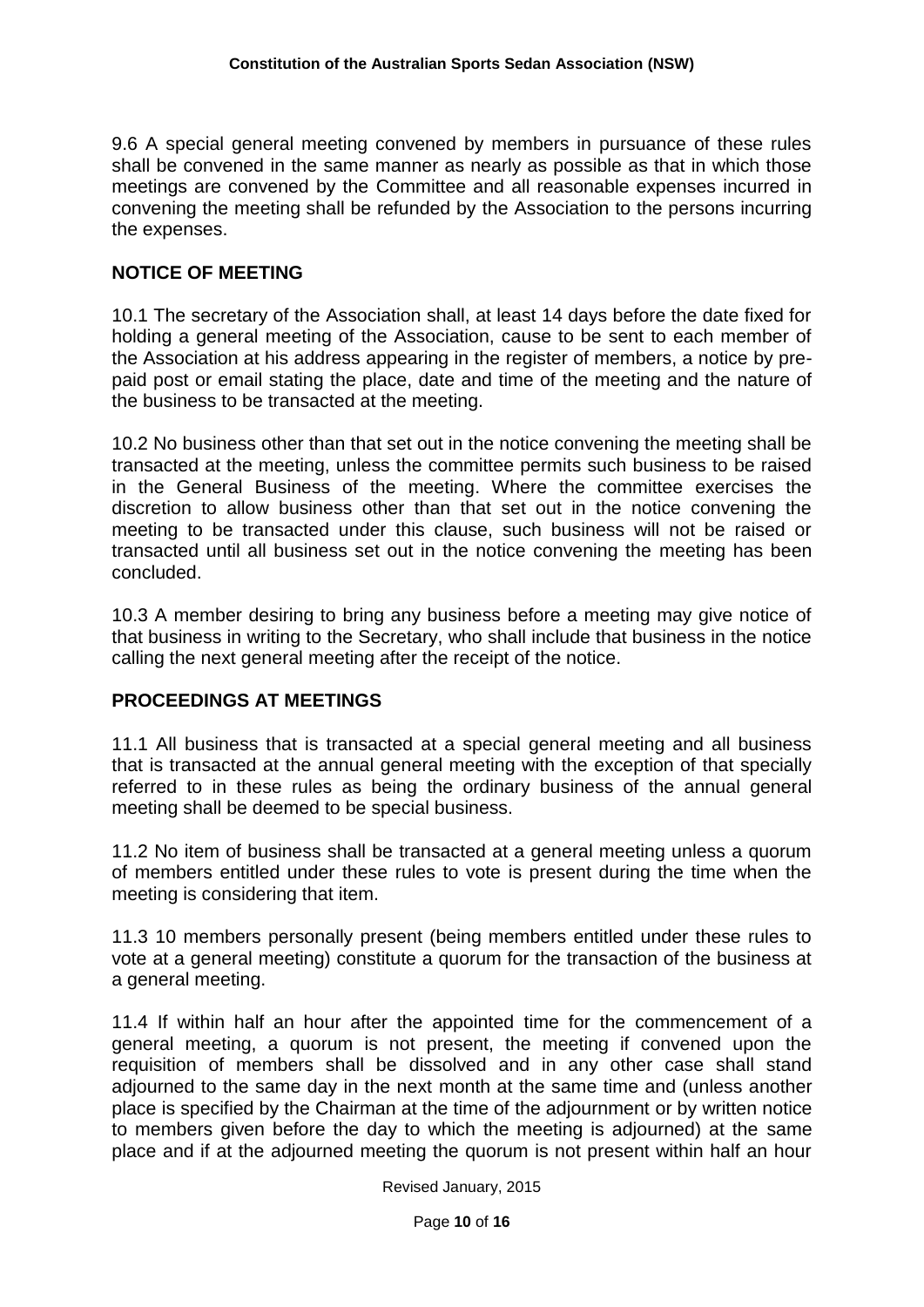after the time appointed for the commencement of the meeting, the members present (being not less than 3) shall be a quorum.

11.5 The President, or in his absence, the Vice-President, shall preside as Chairman at each general meeting of the Association.

11.6 If the President and the Vice-President are absent from a general meeting, the members present shall elect one of their number to preside as Chairman at the meeting.

11.7 The Chairman of a general meeting at which a quorum is present may, with the consent of the meeting, adjourn the meeting from time to time and place to place, but no business shall be transacted at an adjourned meeting other than the business left unfinished at the meeting at which the adjournment took place.

11.8 Where the meeting is adjourned for 14 days or more, a like notice of adjourned meeting shall be given as in the case of a general meeting.

11.9 Except as provided in sub-clause 11.7 and 11.8, it is not necessary to give notice of an adjournment or of the business to be transacted at an adjourned meeting.

11.10 A question arising at a general meeting of the Association shall be decided on a show of hands and unless before or on the declaration of the show of hands a poll is demanded, a declaration by the Chairman that a resolution has, on a show of hands, been carried or carried unanimously or carried by a particular majority or lost, and an entry to that effect in the Minute Book of the Association is evidence of the fact, without proof of the number or proportion of the votes recorded in favour of, or against, that resolution.

11.11 Upon any question arising at a general meeting of the Association, a member has one vote only.

11.12 All votes shall be given personally or by proxy.

11.13 In the case of the equality of voting on a question, the Chairman of the meeting is entitled to exercise a second or casting vote.

11.14 If at a meeting a poll on any question is demanded by not less than three members, it shall be taken at that meeting in such a manner as the Chairman may direct and the resolution of the poll shall be deemed to be a resolution of the meeting on that question.

11.15 Where a pole is demanded on the election of a Chairman or on a question before a meeting an adjournment shall be taken forthwith and a poll that is demanded on any other question shall be taken at such time before the close of the meeting as the Chairman may direct.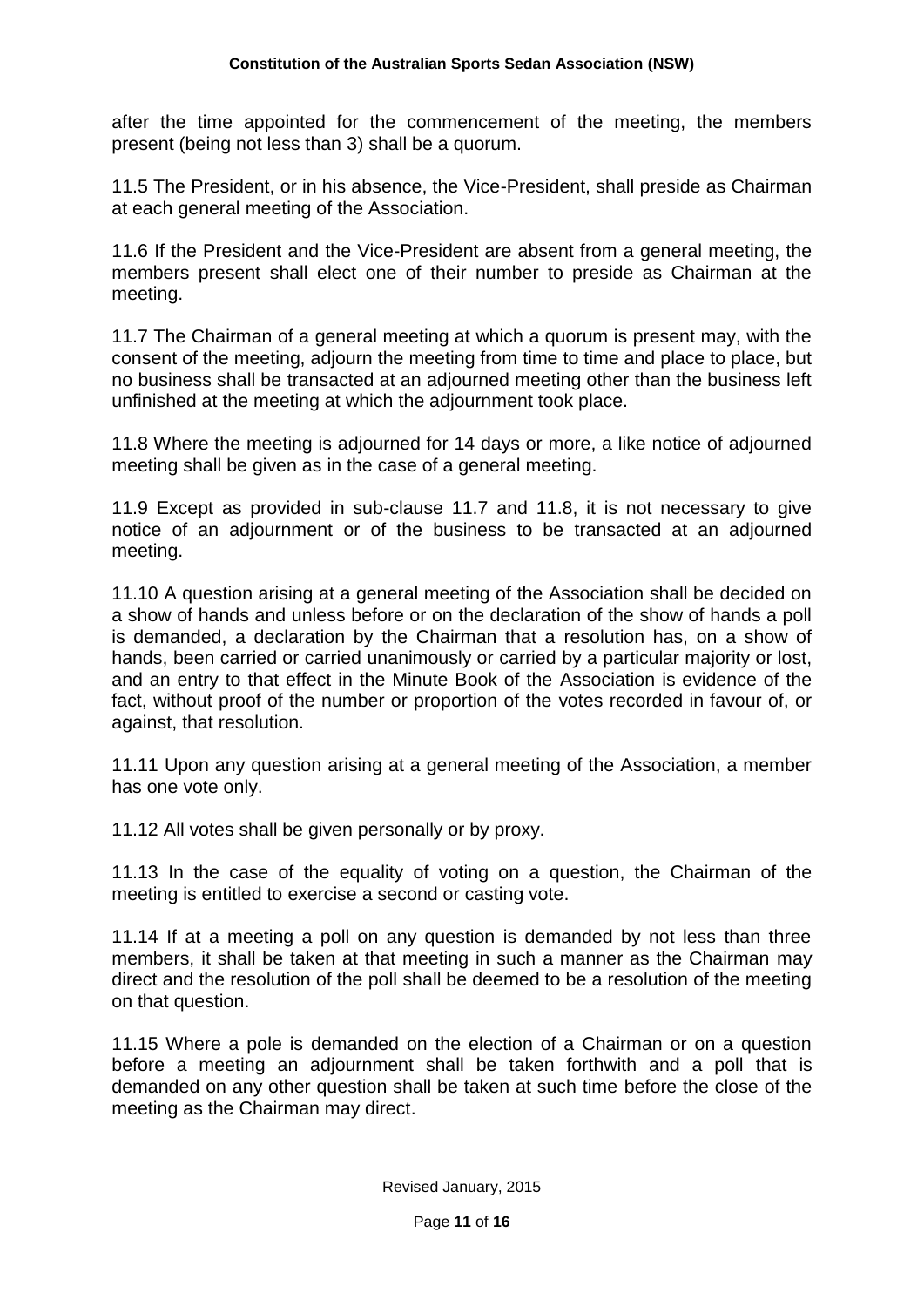11.16 A member is not entitled to vote at any general meeting unless all moneys due and payable by him to the Association have been paid.

11.17 Each member shall be entitled to appoint another member as his proxy by notice given to the Secretary no later than 24 hours before the time of the meeting in respect of which the proxy is appointed.

## **COMMITTEE OF MANAGEMENT**

12.1 The general affairs of the Association shall be managed by a Committee of Management constituted as provided in Rule 12.7.

12.2 The Committee:

(a) shall control and manage the business and affairs of the Association;

(b) may, subject to these rules, exercise all such powers and functions as may be exercised by the Association other than those powers and functions that are required by these rules to be exercised by general meetings of the members of the Association; and

(c) subject to these rules, has power to perform all such acts and things as appear to the Committee to be essential for the proper management of the business and affairs of the Association.

12.3 The officers of the Association shall be:

- (a) a President;
- (b) a Vice-President;
- (c) a Treasurer;
- (d) a Secretary; and
- (e) a Membership Officer.

12.4 The provisions of Rule 12 so far as they are applicable and with the necessary modifications, apply to and in relation to the election of persons to any of the officers mentioned in sub-clause 12.3.

12.5 Each officer of the Association shall hold office until the annual general meeting next after the date of his election but is eligible for re-election.

12.6 In the event of a casual vacancy in any office referred to in sub-clause 12.3, the Committee may appoint one of its members to the vacant office and the member so appointed may continue in office up to and including the conclusion of the annual general meeting next following the date of his appointment.

12.7 The Committee shall consist of:

(a) the officers of the Association;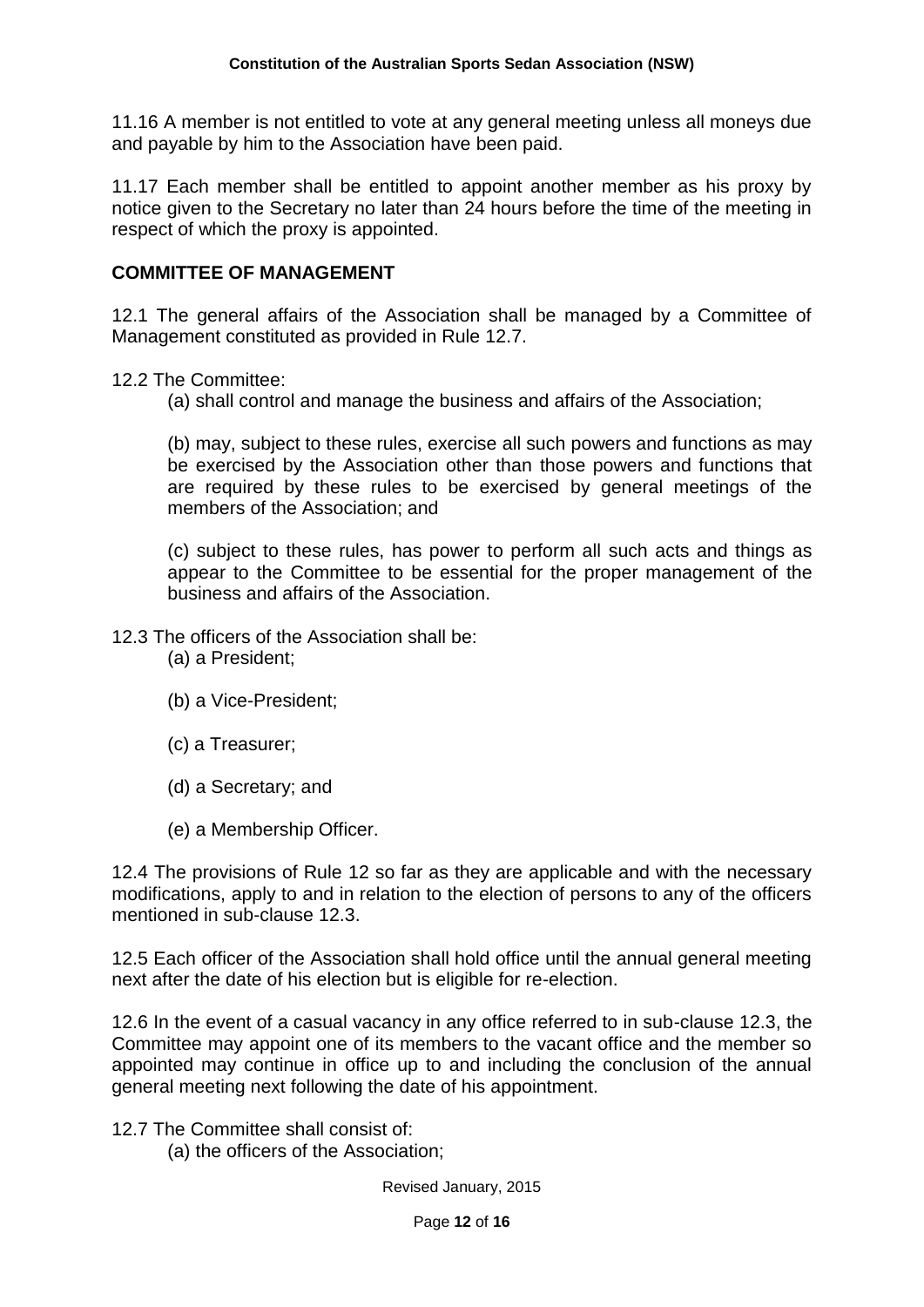(b) other designated committee positions as may be required (e.g. MRAP Delegate, National Series Liaison, Official Point Scorer); and

(c) Ordinary committee members as may be nominated.

12.8 Each Associate Member of the Committee shall, subject to these rules, hold office until the annual general meeting next after the date of his election but is eligible for re-election.

12.9 In the event of a casual vacancy occurring in the office of an Associate Member of the Committee, the Committee may appoint a member of the Association to fill the vacancy and the member so appointed shall hold office, subject to these rules, until the conclusion of the annual general meeting next following the date of his appointment provided that all times a majority of the members of the Committee shall be competition members.

## **ELECTION OF OFFICERS AND VACANCY**

13.1 Nominations of candidates for election as officers of the Association or as Associate Members of the Committee shall be made prior to the annual general meeting. All such nominations will be collated by the Secretary and presented at the annual general meeting.

13.2 If insufficient nominations are received to fill all vacancies on the Committee, the candidates nominated shall be deemed to be elected and further nominations shall be received at the annual general meeting.

13.3 If the number of nominations received is equal to the number of vacancies to be filled, the persons nominated shall be deemed to be elected.

13.4 If the number of nominations exceeds the number of vacancies to be filled, a ballot shall be held.

13.5 The ballot for the election of officers and Associate Members of the Committee shall be conducted at the annual general meeting in such usual and proper manner as the Committee may direct.

13.6 A nomination of a candidate for election under this clause is not valid if that candidate has been elected for another office at the same election.

13.7 For the purposes of these rules, the office of an officer of the Association or of an Associate Member of the Committee becomes vacant if the officer or member:

- (a) ceases to be a member of the Association;
- (b) becomes insolvent under administration within the meaning of the Companies (NSW) Code; or
- (c) resigns his office by notice in writing given to the Secretary.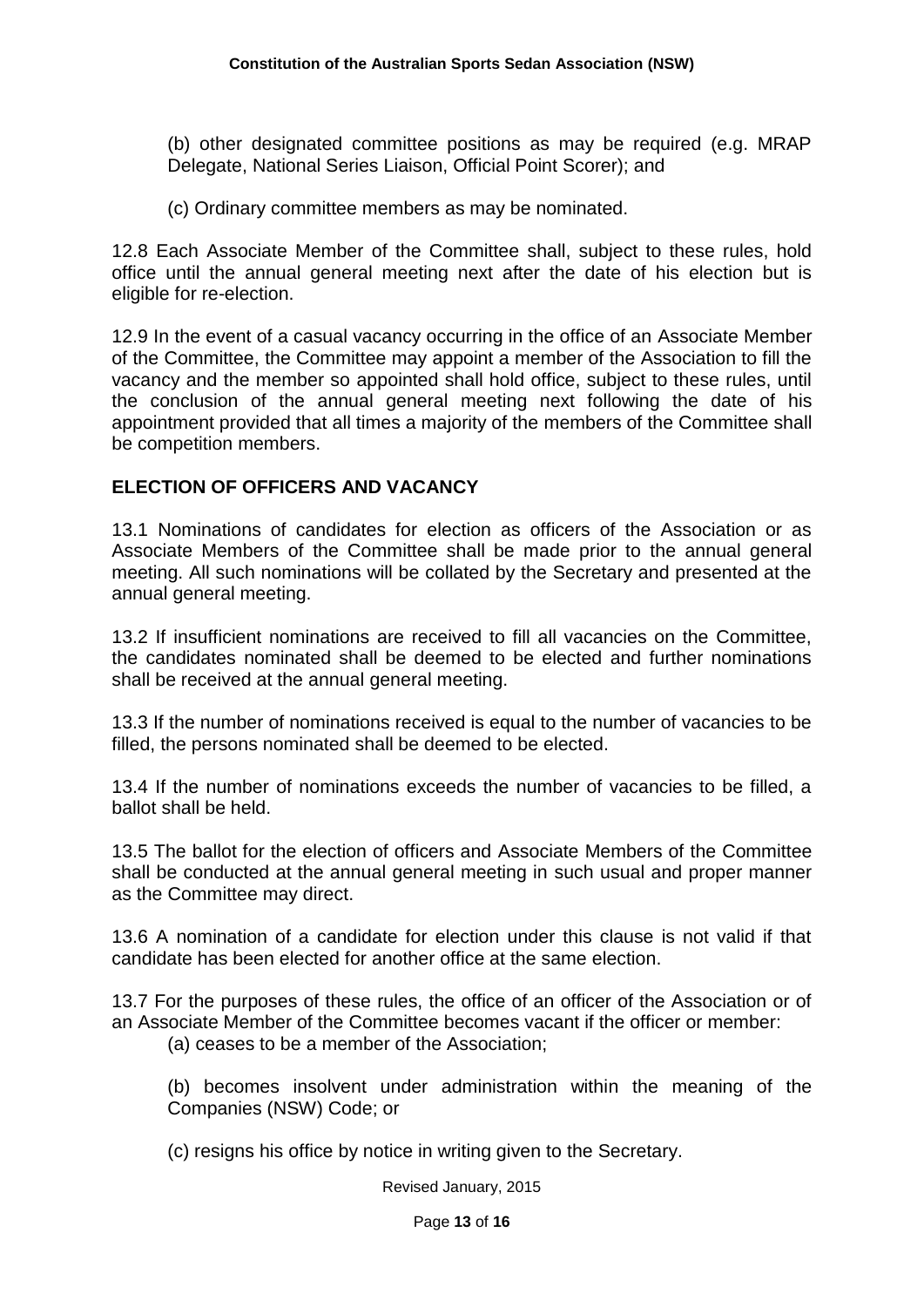## **PROCEEDINGS OF COMMITTEE**

14.1 The Committee shall meet at least 6 times in each year at such place and such times as the Committee may determine.

14.2 Special meetings of the Committee may be convened by the President or by any 4 of the members of the Committee.

14.3 Notice shall be given to members of the Committee of any special meeting specifying the general nature the business to be transacted and no other business shall be transacted at such a meeting.

14.4 Any 4 members of the Committee constitute a quorum for the transaction of the business of a meeting of the Committee.

14.5 No business shall be transacted unless a quorum is present and if within half an hour of the time appointed for the meeting a quorum is not present the meeting shall stand adjourned to the same place and at the same hour of the same day in the following month unless the meeting was a special meeting in which case it lapses.

14.6 At meetings of the Committee:

(a) the President or in his absence the Vice-President shall preside;

(b) if the President and the Vice-President are absent, such one of the remaining members of the Committee as may be chosen by the members present shall preside.

14.7 Questions arising at a meeting of the Committee or of any sub-committee appointed by the Committee shall be determined on a show of hands or, if demanded by a member, by a poll taken in such a manner as the person presiding at the meeting may determine.

14.8 Each member present at a meeting of the Committee or of any sub-committee appointed by the Committee (including the person presiding at the meeting) is entitled to one vote and, in the event of an equality of votes on any question, the person presiding may exercise a second or casting vote.

14.9 Written notice of each Committee meeting shall be served on each member of the Committee by delivering it to him at a reasonable time before the meeting or by sending it by email or other electronic means or by pre-paid post addressed to him at his usual or last known place of abode at least two business days before the date of the meeting.

14.10 Subject to sub-clauses 12.6 and 12.9 the Committee may act notwithstanding any vacancy.

14.11 In the case of an equality of voting on a question, the Chairman of the meeting is entitled to exercise a second or casting vote.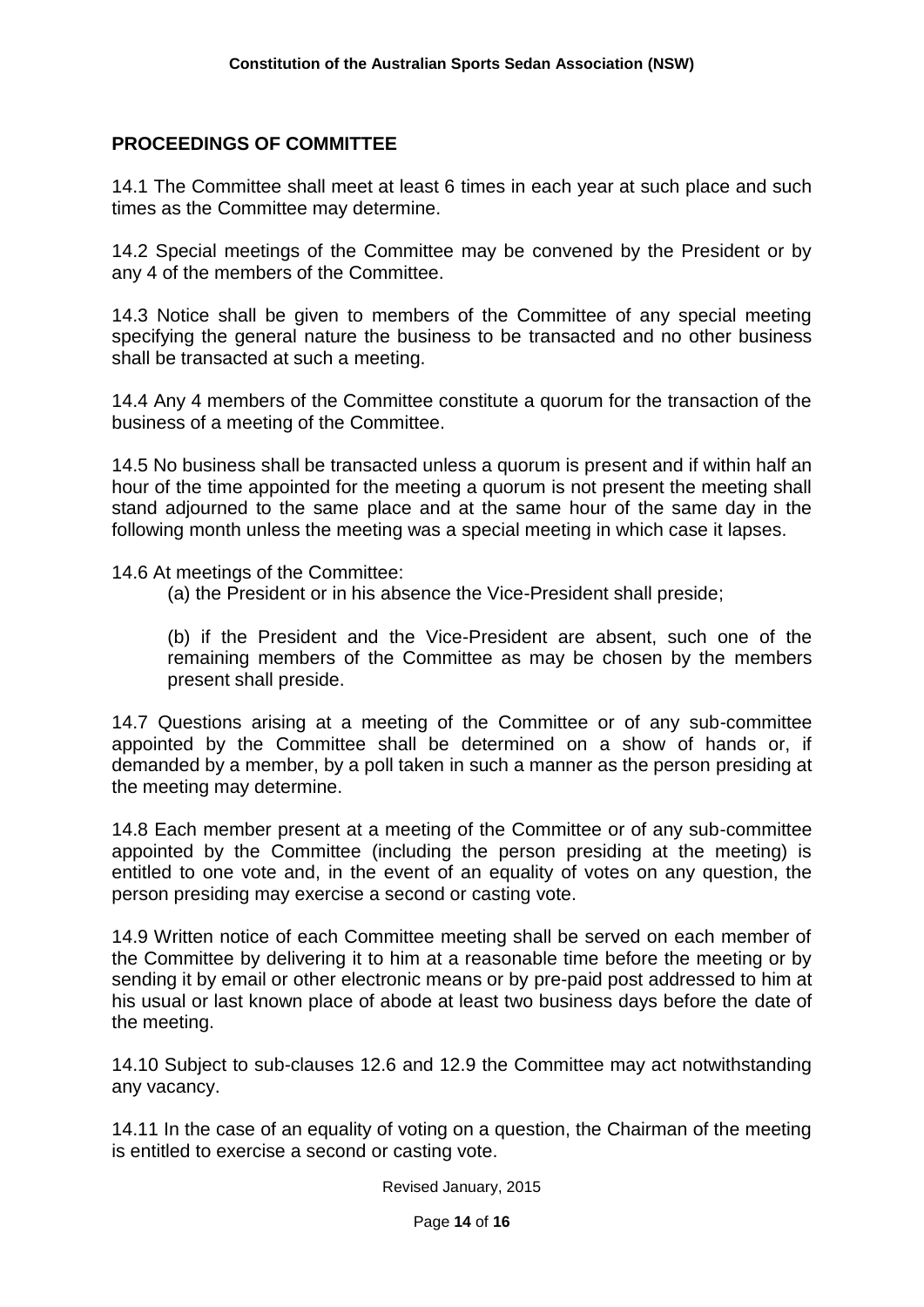## **SECRETARY**

15.1 The Secretary of the Association shall keep minutes of the resolutions and proceedings of each general meeting and each Committee meeting in books provided for that purpose together with a record of the names of persons present at Committee meetings. Such minutes may be transcribed electronically for later distribution to members.

# **TREASURER**

16.1 The Treasurer of the Association:

(a) shall collect and receive all moneys due to the Association and make all payments authorised by the Association. Such payments shall be approved by 2 committee members; and

(b) shall keep correct accounts and books showing the financial affairs of the Association with full details of all receipts and expenditure connected with the activities of the Association. The accounts and books referred to in this subclause shall be available for inspection by members and may be kept by electronic means.

## **REMOVAL OF A MEMBER OF THE COMMITTEE**

17.1 The Association in general meeting may by resolution remove any member of the Committee before the expiration of his term of office and appoint another member in his stead to hold office until the expiration of the term of the firstmentioned member. Where the member to whom a proposed resolution referred to in this clause makes representations in writing to the Secretary or President of the Association (not exceeding a reasonable length) and requests that they be notified to the members of the Association, the Secretary or the President may send a copy of the representations to each member of the Association or, if they are not so sent, the member may require that they be read out at the meeting.

## **CHEQUES**

18.1 All cheques, drafts, bills of exchange, promissory notes and other negotiable instruments shall be signed by two members of the Committee.

## **ALTERATION OF RULES AND STATEMENT OF PURPOSES**

20.1 These rules and the statement of purposes of the Association shall not be altered except in specific periods of review as requested and authorised by the committee.